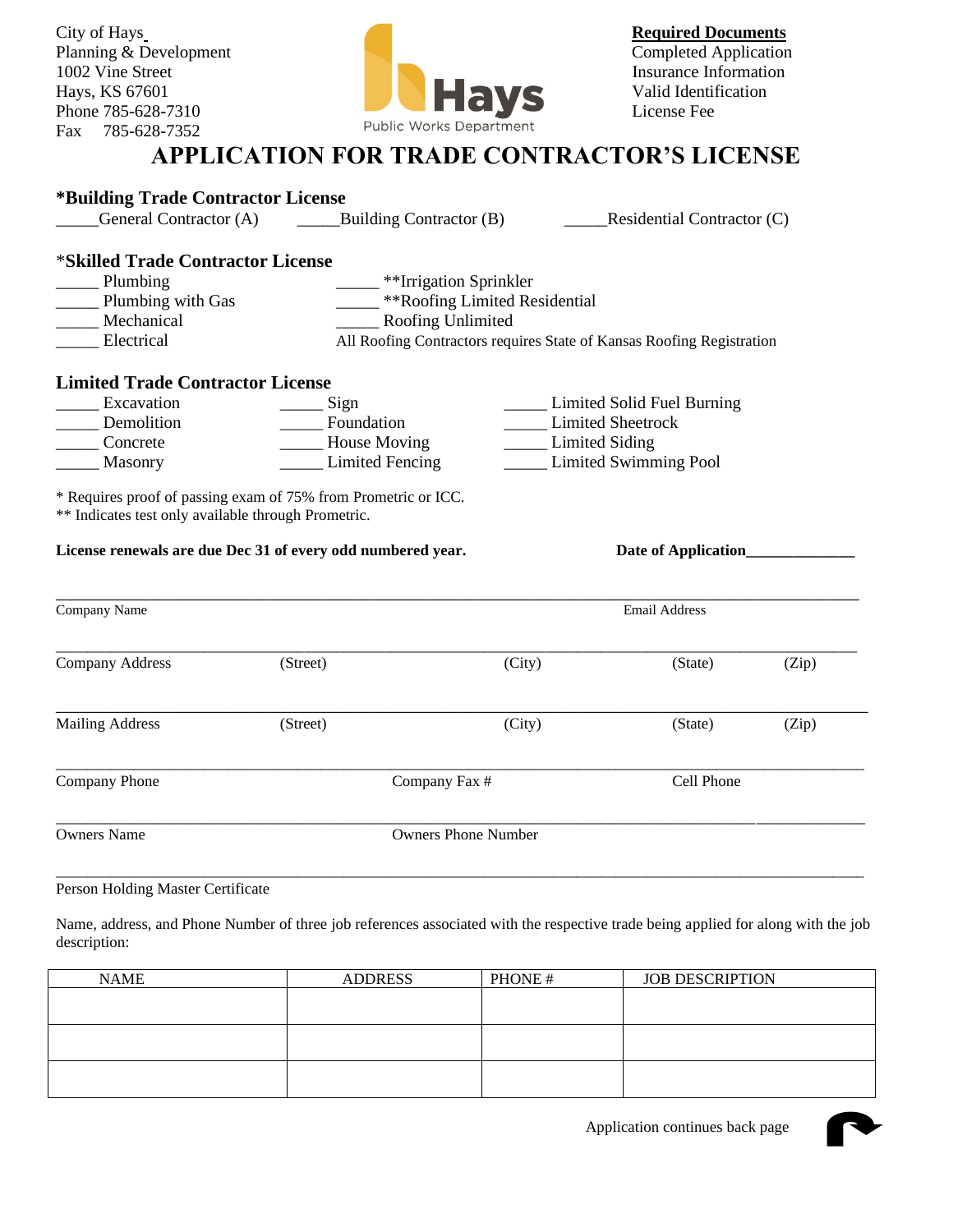I/We hereby certify that the application information is true and correct and that I/we have read and understand the requirements applicable to issuance of this license.

| <b>SIGNATURE</b>                                                                                                                                                                                                               | <b>PRINT</b> | <b>TITLE</b> |
|--------------------------------------------------------------------------------------------------------------------------------------------------------------------------------------------------------------------------------|--------------|--------------|
| <b>SIGNATURE</b>                                                                                                                                                                                                               | <b>PRINT</b> | <b>TITLE</b> |
|                                                                                                                                                                                                                                |              |              |
|                                                                                                                                                                                                                                |              |              |
| FOR OFFICE USE ONLY                                                                                                                                                                                                            |              |              |
|                                                                                                                                                                                                                                |              |              |
|                                                                                                                                                                                                                                |              |              |
|                                                                                                                                                                                                                                |              |              |
| Insurance Provider: 2000 and 2000 and 2000 and 2000 and 2000 and 2000 and 2000 and 2000 and 2000 and 2000 and 2000 and 2000 and 2000 and 2000 and 2000 and 2000 and 2000 and 2000 and 2000 and 2000 and 2000 and 2000 and 2000 |              |              |
|                                                                                                                                                                                                                                |              |              |
|                                                                                                                                                                                                                                |              |              |
|                                                                                                                                                                                                                                |              |              |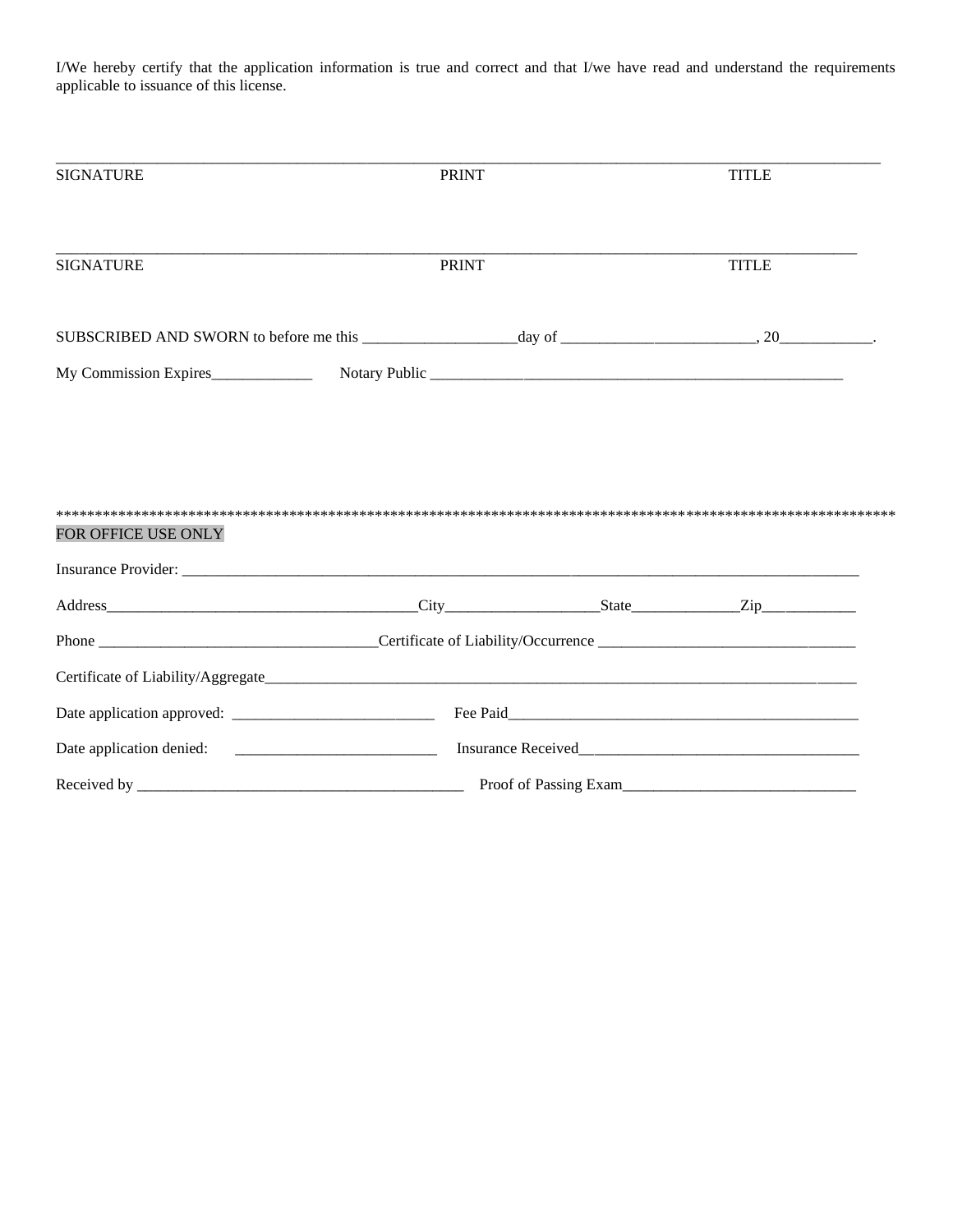**City of Hays, Kansas Planning, Inspection and Enforcement 1002 Vine Street Hays, KS 67601 Phone 785-628-7310 Fax 785-628-7352** 



# **CONTRACTOR'S TRADE LICENSE REQUIREMENTS**

To obtain a trade contractor license in the City of Hays, Kansas, the following materials are required to be submitted to the Planning, Inspection and Enforcement office:

1. Completed Application for Designated Trade Contractor's License\*\*

- 2. License Fee Payable to the City of Hays (See Fee Schedule)
- 3. Current Accord Certificate of Liability Insurance

-**Insurance Requirements as follows: \$100,000.00 / Each Occurrence \$200,000.00 / General Aggregate** 

**The Certificate shall state the owner's or president's name along with the Company name.** 

**The Certificate holder would be listed as: City of Hays** 

 **1002 Vine Street Hays, KS 67601** 

4. Proof of Passing Exam score from one of the following:

Prometric (formerly Thompson Prometric, Experior, Experior Block, Block and Associates) ICC IAPMO

 **PER KANSAS STATUTE, PASSING SCORE MUST BE MINIMUM 75%** 

5. Proof of employment of trade contractor having the proof of passing exam.

*\*\*(Roofing trade contractors are required to obtain a roofing contractor registration certificate with the State of KS- Contact Kansas Attorney General's Office, Roofing Registration Unit at 800-432-2310 or http://ag.ks.gov/in-your-corner-kansas/your-home-car/roofing)* 

6. Submit to:

Address/Fax listed above **OR** 

Linda Bixenman **- lbixenman@haysusa.com** Curtis Deines **- cdeines@haysusa.com**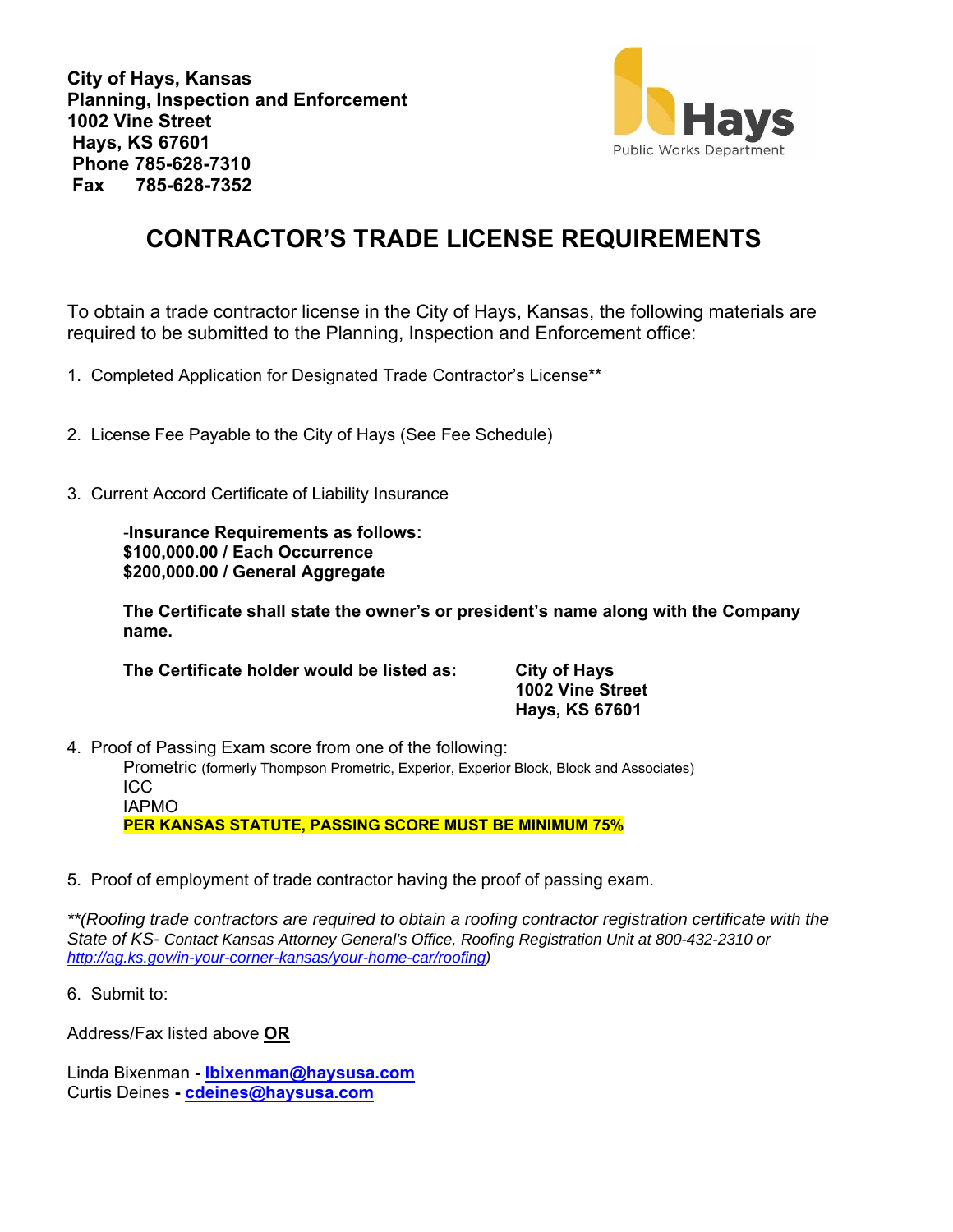### CONTRACTOR LICENSE FEES

#### **ALL LICENSES SHALL BE VALID FOR TWO YEAR TERMS BEGINNING JANUARY 1ST and ENDING DECEMBER 31ST OF EVERY ODD NUMBERED YEAR.**

### **INSURANCE REQUIREMENTS: \$100,000.00 MINIMUM PER OCCURRENCE \$200,000.00 MINIMUM GENERAL AGGREGATE NO BOND REQUIRED! Proof of Insurance must be provided in the form of an Acord Certificate of Insurance listing the City of Hays as the Certificate holder**

| <b>GENERAL CONTRACTOR</b>                                                                                                                                                                                                                                                                                                                                 | New License Fee | \$375.00 |
|-----------------------------------------------------------------------------------------------------------------------------------------------------------------------------------------------------------------------------------------------------------------------------------------------------------------------------------------------------------|-----------------|----------|
| New licenses require proof of passing test*                                                                                                                                                                                                                                                                                                               | Renewal Fee     | \$250.00 |
| $\lambda$ and $\lambda$ and $\lambda$ and $\lambda$ and $\lambda$ and $\lambda$ and $\lambda$ and $\lambda$ and $\lambda$ and $\lambda$ and $\lambda$ and $\lambda$ and $\lambda$ and $\lambda$ and $\lambda$ and $\lambda$ and $\lambda$ and $\lambda$ and $\lambda$ and $\lambda$ and $\lambda$ and $\lambda$ and $\lambda$ and $\lambda$ and $\lambda$ |                 |          |

(Unlimited in scope)

| <b>BUILDING CONTRACTOR</b>                  | New License Fee | \$300.00 |
|---------------------------------------------|-----------------|----------|
| New licenses require proof of passing test* | Renewal Fee     | \$200.00 |

(Limited to construction, remodeling or repairing commercial buildings or multi-family dwellings not exceeding 3 stories in height)

| <b>RESIDENTIAL CONTRACTOR</b>               | New License Fee | \$225.00 |
|---------------------------------------------|-----------------|----------|
| New licenses require proof of passing test* | Renewal Fee     | \$150.00 |

(Limited to construction, remodeling or repairing one to four-family dwellings and accessory structures up to 2 stories in height)

| <b>ROOFING UNLIMITED CONTRACTOR</b>          | New License Fee            | \$150.00            |
|----------------------------------------------|----------------------------|---------------------|
| New licenses require proof of passing test*  | Renewal Fee                | \$100.00            |
| <b>ROOFING LIMITED CONTRACTOR</b>            |                            |                     |
|                                              | New License Fee            | \$75.00             |
| New licenses require proof of passing test*  | Renewal fee                | \$50.00             |
| PLUMBING OR MECHANICAL CONTRACTOR            | New License Fee            |                     |
| New licenses require proof of passing test** | Renewal Fee (each license) | \$112.50<br>\$75.00 |
|                                              |                            |                     |
| <b>ELECTRICAL CONTRACTOR</b>                 | New License Fee            | \$225.00            |
| New licenses require proof of passing test** | Renewal Fee                | \$150.00            |
|                                              |                            |                     |
| <b>LAWN SPRINKLER/IRRIGATION CONTRACTOR</b>  | New License Fee            | \$112.50            |
| New licenses require proof of passing test*  | Renewal Fee                | \$75.00             |
|                                              |                            |                     |
| <b>LIMITED CONTRACTOR***</b>                 | New License Fee            | \$75.00             |
| No test required                             | Renewal Fee                | \$50.00             |
|                                              |                            |                     |

**\* Testing through Prometric, Thomson Prometric/Experior/Block or ICBO or ICC or IAPMO requires a passing score of 75% or better.** 

**\*\* Testing through Prometric, Thomson Prometric/Experior/Block or ICBO or ICC or IAPMO requires a passing score of 75% or better. Master certification required for licensing. Not less than 12 hours of Continuing Education Courses are required for the Plumbing, Mechanical, Gas and Electrical Contractors within the two year license renewal period (6 CEU's to be code related). Education hours in excess of 12 hours will not carry over from one license renewal period to another. Each trade requires 12 hours minimum (i.e. A contractor with a plumbing AND mechanical license must obtain a minimum 24 hours of CEU's every 2 years)** 

**\*\*\*Includes siding, masonry, plastering, excavation, waterproofing, foundation work, sign hanging, cement work, house wrecking or moving, etc.**